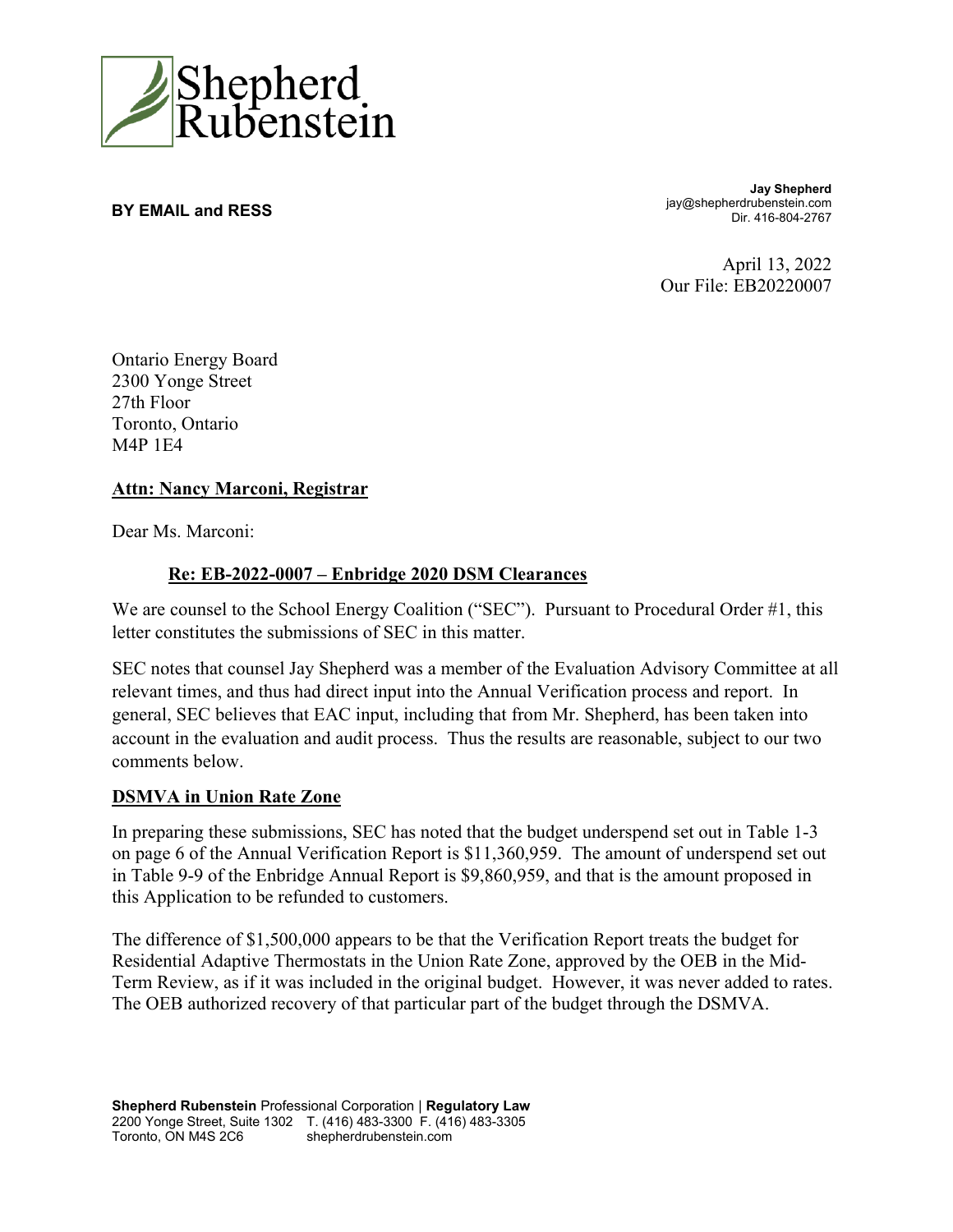# Shepherd Rubenstein

Enbridge has included their actual spend on this program in Table 9.9, but not the budget, with the result that SEC believes their calculation is correct.

SEC requests that Enbridge confirm in their Reply that this explanation is accurate.

SEC notes that, while the Verification Report appears to be incorrect in this respect, the Evaluation Contractor does not audit or verify the DSMVA, and no opinion is expressed in that report on the DSMVA debit or credit.

While the DSM Guidelines expressly require that the EC provide an independent opinion on the DSMVA, the EC, with the approval of the EAC, has not in recent years given that opinion. Auditing or verifying the DSMVA, which is a series of accounting entries, is fundamentally different from verifying claims of savings or other impacts, which are mostly calculated using engineering assumptions. To provide an audit opinion on the DSMVA would require a different set of skills, and thus likely a different evaluation contractor. Given that the books of the utility are subject to financial audit by recognized accounting firms, SEC agrees with the EAC that an opinion from the EC on the DSMVA balance is not required.

### **Issues with the eTools Model**

On December 29, 2021, the Evaluation Contractor completed a final report on a review of the e-Tools calculator. That is a complex, spreadsheet-based model that has been used for many years by Enbridge, and relied on in audits, to calculate a significant percentage of savings claims. The e-Tools Report concludes that the e-Tools model estimates savings that are 43% - 61% higher than the actual savings observed through a rigorous billing analysis. However, it also is unable to identify the reasons for this over-estimation, and therefore a Phase Two study has commenced to drill down into that issue. Phase Two will, among other things, seek to determine how much, if any, of the apparent disparity is a result of built-in biases in the e-Tools model.

The e-Tools Report has not yet been made public, but it is no longer confidential, and it is expected to be filed with the OEB on April  $19<sup>th</sup>$  in response to Undertaking J3.7 in EB-2021-0002.

At the time the Annual Verification Report for 2020 was completed, December 2, 2021, the results of the e-Tools study were known but had not been finalized. This Application does not include any impact from that study, and on page 3 of that Report the EC specifically notes the status of the e-Tools study as independent of the results reported. The audit opinion is qualified as "*based on the information available at the time that this report was published*".

The evidence does not indicate what the shareholder incentive or LRAMVA would be if the results of the e-Tools study are confirmed in Phase Two. SEC estimates that the recovery from customers could be reduced by \$2 million or more, but there is insufficient data on the record to consider any such estimate as reliable. Further, in the Enbridge context a \$2 million variance, while a lot of money, is not material.